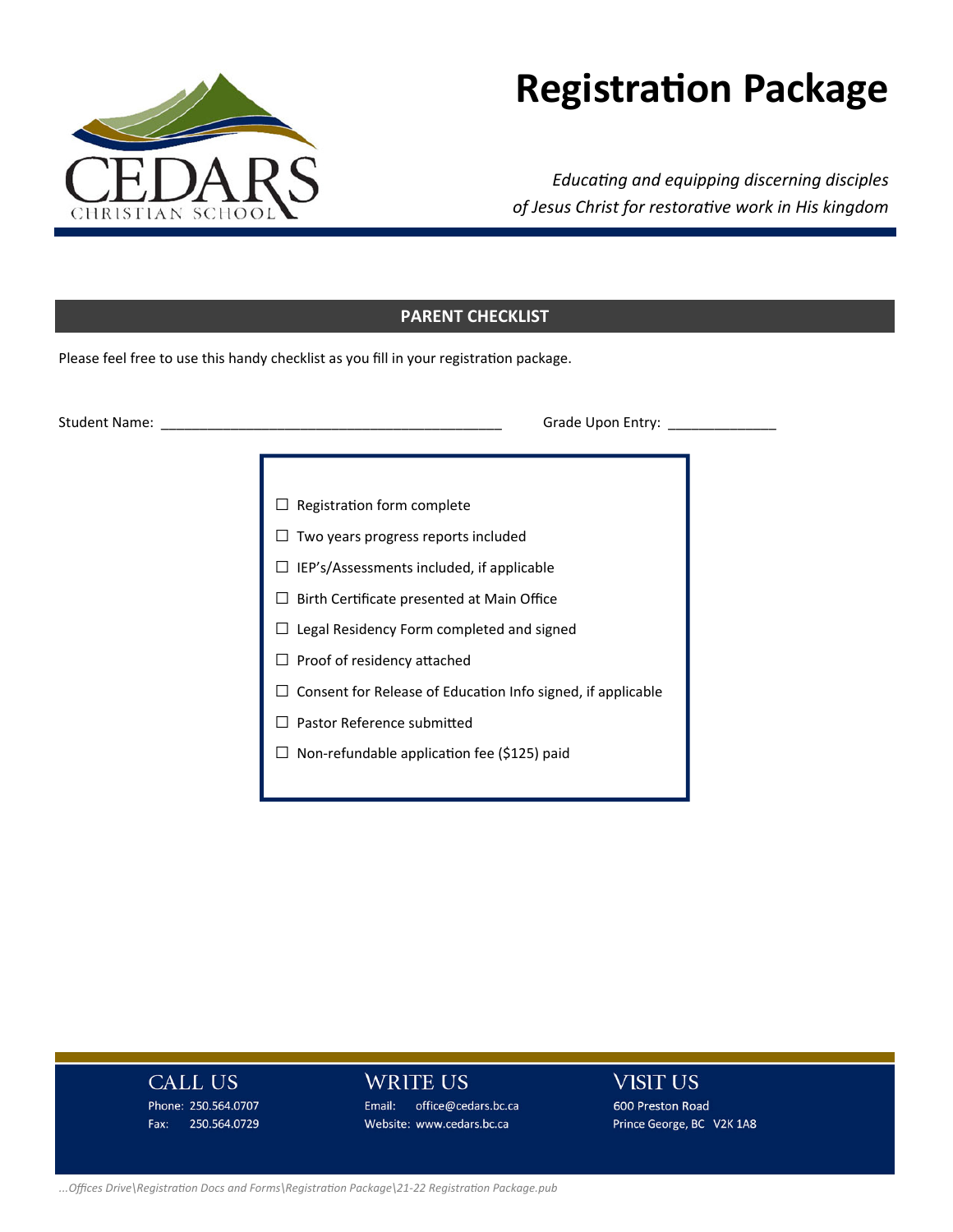# **Student RegistraƟon Form ‐** *(complete one form per student)*

**STUDENT INFORMATION** 

|                 | Usual Surname                                                                                                      |                            | First Name                                        |                     | Middle Name                                                                                              |  |
|-----------------|--------------------------------------------------------------------------------------------------------------------|----------------------------|---------------------------------------------------|---------------------|----------------------------------------------------------------------------------------------------------|--|
| Legal Surname   |                                                                                                                    | First Name                 |                                                   | Middle Name         |                                                                                                          |  |
|                 |                                                                                                                    |                            |                                                   |                     |                                                                                                          |  |
|                 |                                                                                                                    |                            |                                                   |                     |                                                                                                          |  |
|                 |                                                                                                                    |                            |                                                   |                     | mm / dd / yyyy                                                                                           |  |
|                 | <b>Street Address</b>                                                                                              |                            | City                                              |                     | Postal Code                                                                                              |  |
|                 | Mailing Address (if different)                                                                                     |                            |                                                   |                     |                                                                                                          |  |
|                 |                                                                                                                    |                            |                                                   |                     |                                                                                                          |  |
|                 |                                                                                                                    |                            |                                                   |                     |                                                                                                          |  |
|                 |                                                                                                                    |                            |                                                   |                     | Primary Language spoken at home: _____________________<br>English Language Learner? $\Box$ Yes $\Box$ No |  |
|                 | *If not Canadian, citizenship documents must be presented                                                          |                            |                                                   |                     |                                                                                                          |  |
|                 | First Nations Status? $\Box$ Yes $\Box$ No                                                                         |                            |                                                   |                     |                                                                                                          |  |
|                 |                                                                                                                    |                            |                                                   |                     |                                                                                                          |  |
|                 |                                                                                                                    |                            |                                                   |                     |                                                                                                          |  |
|                 |                                                                                                                    |                            | PARENT/GUARDIAN AND EMERGENCY CONTACT INFORMATION |                     |                                                                                                          |  |
| Instructions:   |                                                                                                                    |                            |                                                   |                     |                                                                                                          |  |
|                 | 1) List parents/guardians FIRST, other emergency contacts further down                                             |                            |                                                   |                     | 5) We do not need emergency contacts' email addresses.                                                   |  |
|                 | 2) List in PRIORITY ORDER for us to call in an emergency.<br>3) A minimum of one contact phone number is required. |                            | 6) (Circle) Yes or No wherever a choice is given. |                     | 7) Guardians: Indicate whether you would like teachers' emails to be sent                                |  |
|                 | 4) Please indicate your preferred phone number with a check mark.                                                  |                            | to your email address.                            |                     |                                                                                                          |  |
| <b>Priority</b> | Name                                                                                                               | Relationship               | Phone(s)                                          | Pref'd #? $ $ Email |                                                                                                          |  |
|                 |                                                                                                                    |                            | H)                                                |                     |                                                                                                          |  |
|                 |                                                                                                                    |                            | C)                                                |                     |                                                                                                          |  |
| $\mathbf{1}$    |                                                                                                                    |                            | W)                                                |                     |                                                                                                          |  |
|                 | Has Custody: Yes No                                                                                                | Lives with Student: Yes No |                                                   | Can Pick Up: Yes No | Is Emergency Contact: Yes No                                                                             |  |
|                 | <b>Guardian Address:</b> $\Box$ Same as student <b>OR</b> include here:                                            |                            |                                                   |                     |                                                                                                          |  |
| Priority        | Name                                                                                                               | Relationship               | Phone(s)                                          | Pref'd #?           | Email                                                                                                    |  |
|                 |                                                                                                                    |                            | H)                                                |                     |                                                                                                          |  |
|                 |                                                                                                                    |                            | C)                                                |                     |                                                                                                          |  |
| $\overline{2}$  |                                                                                                                    |                            | W)                                                |                     |                                                                                                          |  |
|                 | Has Custody: Yes No                                                                                                | Lives with Student: Yes No |                                                   | Can Pick Up: Yes No | Is Emergency Contact: Yes No                                                                             |  |
|                 | Guardian Address: [ Same as student                                                                                | OR include here:           |                                                   |                     |                                                                                                          |  |
| Priority        | Name                                                                                                               | Relationship               | Phone(s)                                          | Pref'd #?           | <b>Email</b>                                                                                             |  |
|                 |                                                                                                                    |                            | H)                                                |                     |                                                                                                          |  |
|                 |                                                                                                                    |                            | C)                                                |                     |                                                                                                          |  |
| 3               |                                                                                                                    |                            | W)                                                |                     |                                                                                                          |  |
|                 | Has Custody: Yes No                                                                                                | Lives with Student: Yes No |                                                   | Can Pick Up: Yes No | Is Emergency Contact: Yes No                                                                             |  |
|                 | Guardian Address:<br><u> Same</u> as student  OR include here:                                                     |                            |                                                   |                     |                                                                                                          |  |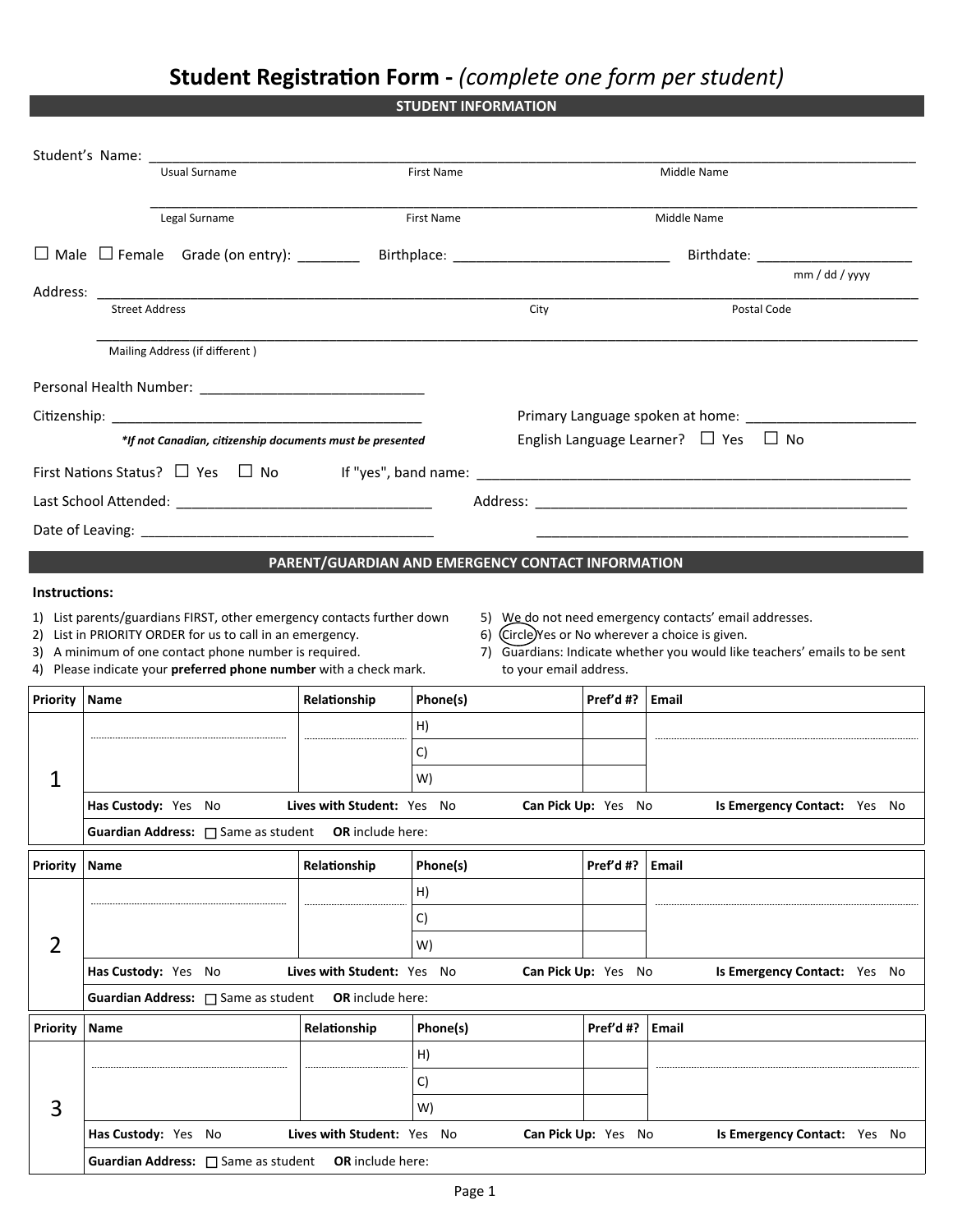|                 | PARENT/GUARDIAN AND EMERGENCY CONTACT INFORMATION (con't)               |                            |          |                            |                              |
|-----------------|-------------------------------------------------------------------------|----------------------------|----------|----------------------------|------------------------------|
| <b>Priority</b> | Name                                                                    | Relationship               | Phone(s) | Pref'd #?                  | Email                        |
|                 |                                                                         |                            | H)       |                            |                              |
|                 |                                                                         |                            | ◡        |                            |                              |
|                 |                                                                         |                            | W)       |                            |                              |
|                 | Has Custody: Yes No                                                     | Lives with Student: Yes No |          | <b>Can Pick Up: Yes No</b> | Is Emergency Contact: Yes No |
|                 | <b>Guardian Address:</b> $\Box$ Same as student <b>OR</b> include here: |                            |          |                            |                              |

| Priority | <b>Name</b>                                                             | Relationship               | Phone(s) | Pref'd #? $ $ Email        |                              |
|----------|-------------------------------------------------------------------------|----------------------------|----------|----------------------------|------------------------------|
|          |                                                                         |                            | н.       |                            |                              |
|          |                                                                         |                            |          |                            |                              |
|          |                                                                         |                            | W        |                            |                              |
|          | Has Custody: Yes No                                                     | Lives with Student: Yes No |          | <b>Can Pick Up: Yes No</b> | Is Emergency Contact: Yes No |
|          | <b>Guardian Address:</b> $\Box$ Same as student <b>OR</b> include here: |                            |          |                            |                              |

| Priority | Name                                                                    | Relationship               | Phone(s) | Pref'd #?                  | Email                        |
|----------|-------------------------------------------------------------------------|----------------------------|----------|----------------------------|------------------------------|
|          |                                                                         |                            | Ħ.       |                            |                              |
|          |                                                                         |                            |          |                            |                              |
| O        |                                                                         |                            | W)       |                            |                              |
|          | Has Custody: Yes No                                                     | Lives with Student: Yes No |          | <b>Can Pick Up: Yes No</b> | Is Emergency Contact: Yes No |
|          | <b>Guardian Address:</b> $\Box$ Same as student <b>OR</b> include here: |                            |          |                            |                              |

#### **GUARDIANSHIP NOTES**

Is there any information we may need to know regarding guardianship of this student? (Eg., lives with one parent one week, the other parent the next week)

#### **NO ACCESS**

\_\_\_\_\_\_\_\_\_\_\_\_\_\_\_\_\_\_\_\_\_\_\_\_\_\_\_\_\_\_\_\_\_\_\_\_\_\_\_\_\_\_\_\_\_\_\_\_\_\_\_\_\_\_\_\_\_\_\_\_\_\_\_\_\_\_\_\_\_\_\_

\_\_\_\_\_\_\_\_\_\_\_\_\_\_\_\_\_\_\_\_\_\_\_\_\_\_\_\_\_\_\_\_\_\_\_\_\_\_\_\_\_\_\_\_\_\_\_\_\_\_\_\_\_\_\_\_\_\_\_\_\_\_\_\_\_\_\_\_\_\_\_

Is there anyone we should be aware of with whom your child may *not* leave the school? If so, please name below:

The information on this form is collected under the authority of the School Act and the Independent School Act. It is collected and used by Cedars Christian School in accordance with the Personal Information Protection Act (PIPA) and the Cedars Christian School Privacy Policy. The information is collected for the purpose of the proper management and operation of the school, including BC Ministry of Education reporting.

By signing this form, I am providing consent to the collection and use of the information on this form for the purposes stated herein in accordance with PIPA. I also agree that our family [parent(s) and students(s)] will continue to abide by the policies of the school.

Signature

Date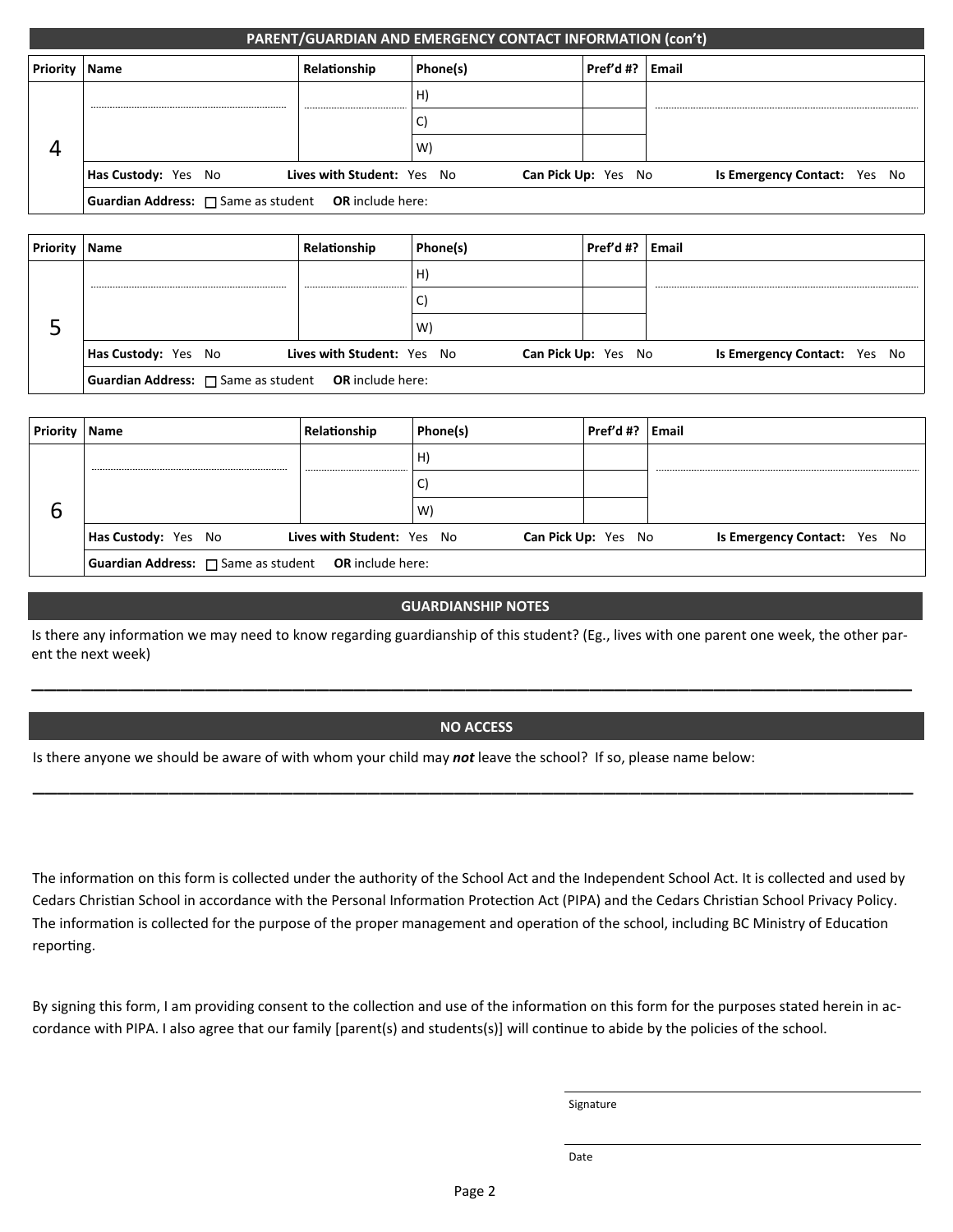# **Health InformaƟon ‐** *(complete one form per student)*

|                  |                                                                                                                                                                                                       |                  | Grade: $\sqrt{ }$                                         |            |                                                                                                                                                           |  |
|------------------|-------------------------------------------------------------------------------------------------------------------------------------------------------------------------------------------------------|------------------|-----------------------------------------------------------|------------|-----------------------------------------------------------------------------------------------------------------------------------------------------------|--|
|                  |                                                                                                                                                                                                       |                  | <b>HEALTH INFORMATION</b>                                 |            |                                                                                                                                                           |  |
|                  | Does your child have any of the following (please check):                                                                                                                                             |                  |                                                           |            |                                                                                                                                                           |  |
| $\Box$<br>⊔<br>ப | <b>Diabetes</b><br><b>Heart Condition</b><br>Epilepsy                                                                                                                                                 | $\Box$<br>ப<br>⊔ | <b>Vision Problems</b><br><b>Contact Lenses</b><br>Asthma | $\Box$     | Allergies<br>mild<br>$\Box$<br>$\Box$<br>severe                                                                                                           |  |
| $\Box$           | <b>Hearing Problems</b>                                                                                                                                                                               | $\Box$           | Communicable Disease                                      | $\Box$     | Other (list below)                                                                                                                                        |  |
|                  |                                                                                                                                                                                                       |                  |                                                           |            |                                                                                                                                                           |  |
|                  | If you have checked off anything above, is it considered a life-threatening condition?                                                                                                                |                  |                                                           | $\Box$ Yes | No<br>$\blacksquare$                                                                                                                                      |  |
|                  | If an allergy or medical condition changes during the school year, it is your responsibility to alert the school.                                                                                     |                  |                                                           |            |                                                                                                                                                           |  |
|                  | Explain briefly any conditions checked above and procedures to follow:                                                                                                                                |                  |                                                           |            |                                                                                                                                                           |  |
|                  |                                                                                                                                                                                                       |                  |                                                           |            |                                                                                                                                                           |  |
|                  | Is your child able to participate in a full PE program?                                                                                                                                               |                  | $\Box$ Yes<br>$\Box$ No                                   |            | If not, an exemption from your family physician will be required. If conditions change during the year, please inform the school.                         |  |
|                  |                                                                                                                                                                                                       |                  |                                                           |            |                                                                                                                                                           |  |
|                  |                                                                                                                                                                                                       |                  | <b>EDUCATIONAL SUPPORT INFORMATION</b>                    |            |                                                                                                                                                           |  |
|                  | Does the student have any particular academic weaknesses or outstanding strengths? $\Box$ Yes                                                                                                         |                  |                                                           |            | $\Box$ No<br>If so, please supply details, including any special programs or assistance the student has received. This will help us to determine whether, |  |
|                  | and how, we can best meet the student's needs.                                                                                                                                                        |                  |                                                           |            |                                                                                                                                                           |  |
|                  | *If your child currently has an IEP or LSP, please include those documents with this registration form.                                                                                               |                  |                                                           |            |                                                                                                                                                           |  |
|                  |                                                                                                                                                                                                       |                  |                                                           |            |                                                                                                                                                           |  |
|                  | Does the student have, or has he/she experienced, any social, emotional, or behavioural problems? $\Box$ Yes<br>If yes, please supply details, including any treatment the student may have received. |                  |                                                           |            | No                                                                                                                                                        |  |
|                  |                                                                                                                                                                                                       |                  |                                                           |            |                                                                                                                                                           |  |
|                  | List any student strengths, hobbies, and interests.                                                                                                                                                   |                  |                                                           |            |                                                                                                                                                           |  |
|                  |                                                                                                                                                                                                       |                  |                                                           |            |                                                                                                                                                           |  |
|                  |                                                                                                                                                                                                       |                  |                                                           |            |                                                                                                                                                           |  |
|                  |                                                                                                                                                                                                       |                  |                                                           |            |                                                                                                                                                           |  |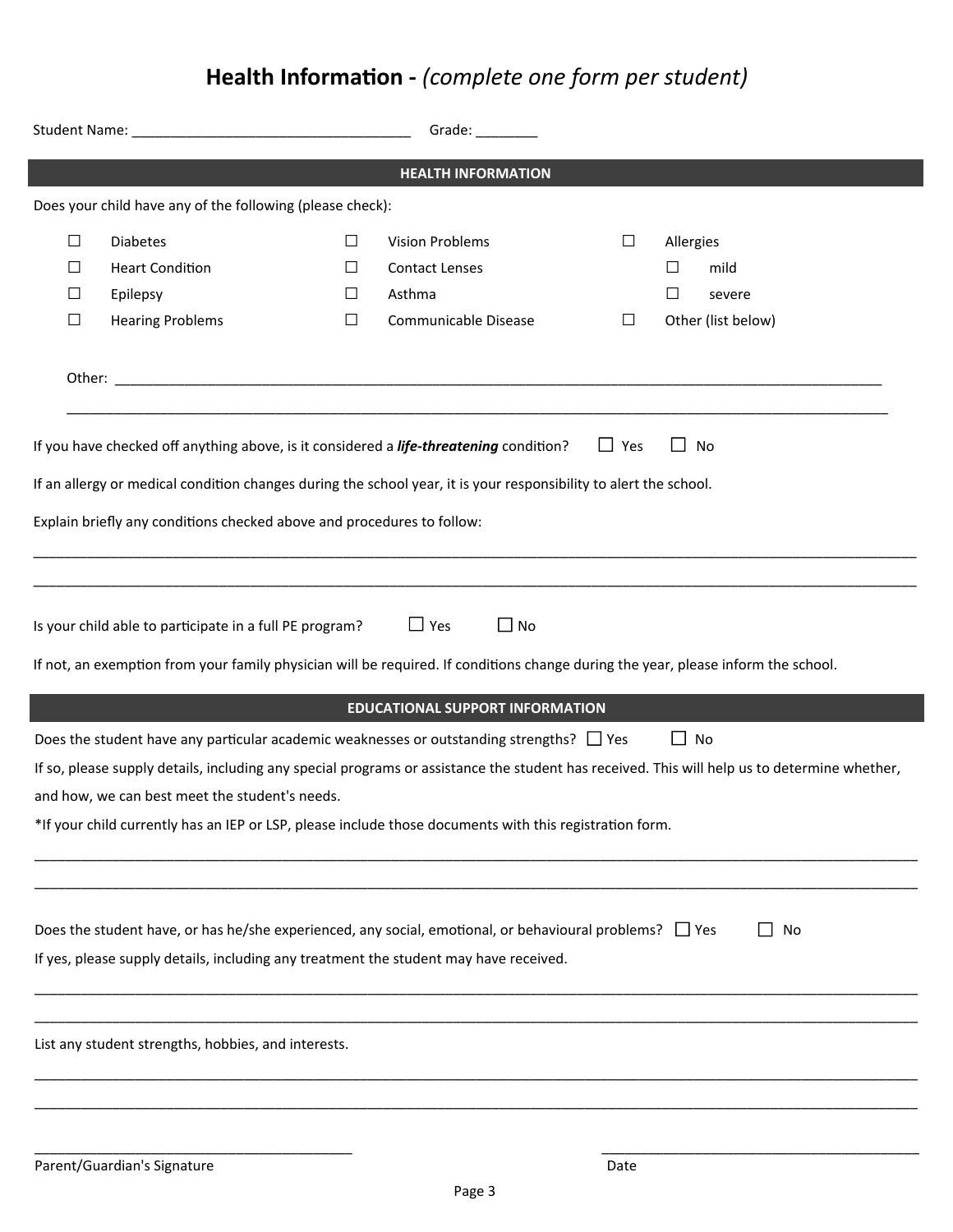# **Legal Residency of Parents ‐** *(complete one form per family)*

To be completed and signed by a parent or legal (court-appointed) guardian and returned to the school. (If legal guardian, attach copy of court order appointing you as legal guardian.)

#### **LAWFULLY ADMITTED INTO CANADA**

1. I am (please X one):

- $\Box$  A Canadian citizen (if not born in Canada, please attach a photocopy of citizenship paper/card)
- $\Box$  A landed immigrant (attach photocopy of landed immigrant status paper)
- $\Box$  Lawfully admitted into Canada under one of the following documents (please mark the appropriate box below and attach a photocopy of document):
	- $\Box$  Admission as a refugee claimant
	- $\Box$  A person claiming refugee status who has a letter of no objection
	- $\square$  Student authorization (student visa) for one or more years
	- $\square$  Employment authorization (working permit) for one or more years

 $\Box$  A person carrying out official duties as a diplomatic or consular official (with a foreign representative acceptance counterfoil in his/her passport)

 $\Box$  Other - Document description:

(must be cleared with Citizenship and Immigration Canada: http://www.cic.gc.ca/english/study/study.asp)

#### **RESIDENCY IN BRITISH COLUMBIA**

2. I am a resident of British Columbia (please X one):

| $\overline{\phantom{0}}$ |                    |  |
|--------------------------|--------------------|--|
| $\Box$ Yes               | Residency address: |  |

□ Yes **I have included a copy of Proof of Residency** with current address listed (Driver's licence, utility bill, mortgage document, rental agreement, tax assessment, etc.)

 $\Box$  No I am not a resident of British Columbia

#### **CONFIRMING SIGNATURE(S)**

| Parent/Legal Guardian's name |                              |                 | Parent/Legal Guardian's signature |  |
|------------------------------|------------------------------|-----------------|-----------------------------------|--|
| Date:                        |                              |                 |                                   |  |
| Office Use                   | Proof of Residency Attached: | <b>Initials</b> | Date                              |  |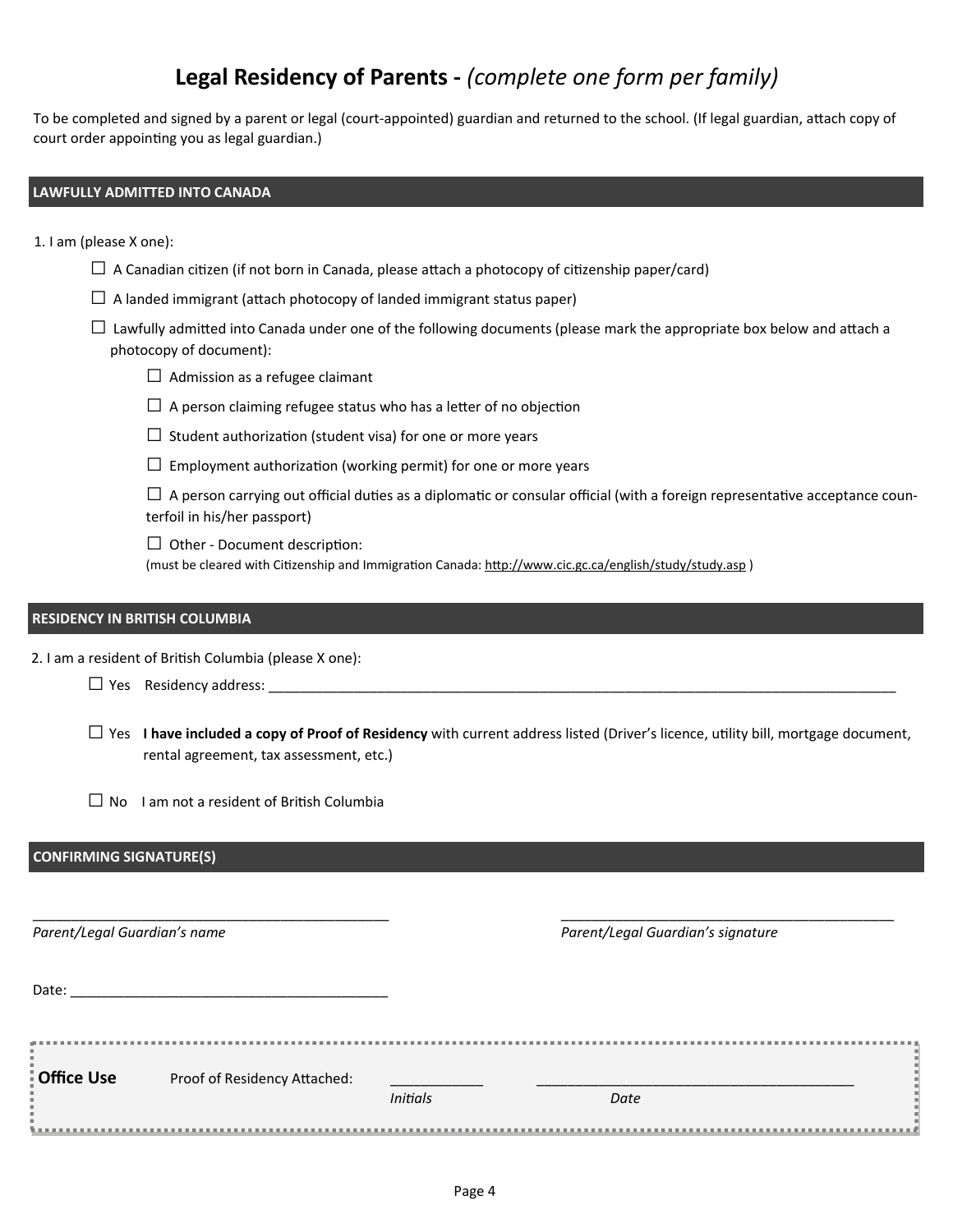# **TECHNOLOGY USE CONSENT**

*Please read through the following Acceptable Use Policy and provide technology use consent for your child in the section below.* 

#### Student Name:

Grade on Entry: \_

#### **Values**

- We value the freedom to create and responsibly use tools for the benefit of others. We recognize, however, that technology is not only a tool we use; it has the power to shape us as well. We encourage reflective dialogue around how technology is shaping us.
- We value face-time (eye contact, open ears, verbal dialogue) over screen-time (texting, email, digital messaging). We desire to be fully present and open to others during our time together.
- We recognize that our identity is defined by God alone not by the

#### **Guiding PracƟces and Principles**

- Content filtering applied to all Internet access through wired and wireless connections. It is the student's responsibility to report inadvertent viewing of inappropriate material (sexual, obscene, violent, coarse language) on the Internet to a staff member.
- Students will be given access to Public WiFi on personal technology devices (smart phones, iPods/iPads, laptops) in the school foyer and library to access the Internet for personal use and course work.
- Google Apps accounts will be given to each student entering high school. These accounts may be monitored and/or disabled if used inappropriately. All digital interactions should be "life-giving" and in the spirit of Philippians 4:8 ‐ *"...whatever is true, whatever is noble, whatever is right, whatever is pure, whatever is lovely, whatever is admirable—if anything is excellent or praiseworthy—think about such things."*
- School technology devices (laptops, desktop computers, video cameras, etc.) are to be handled with care, and signed out/ returned to assigned storage areas in the library tech center.

many, virtual identities we feel the urgency to maintain (Facebook, Twitter, texting, email).

- We recognize that we need to "turn off" technology periodically and intentionally to show what and who we value.
- We value the learning of the past as well as the present. Although new media (images, music, video, movies) and older media (books, texts, audio, drama) capture our imaginations in different ways, both will be used to enhance learning in our building.
- Students may use personal technology devices (smart phones, iPods/iPads, laptops) during class time when given express permission to do so, and for the purposes outlined by the classroom teacher. Devices used at times and/or in ways not outlined by the classroom teacher may be confiscated. Students should assume that devices are not to be used in class unless instructed otherwise.
- Students are encouraged to access media (music, video) that is con‐ sistent with a Christian worldview and is a "shared value" at Cedars in ways that include others. Open dialogue about all media should be welcomed by both students and staff.
- Students should refrain from malicious hacking and/or altering the settings of technology devices in the building that negatively affect their use by another user. Users that are deemed a security risk or engage in intentional abuse will face disciplinary action and/or expulsion.
- Students should give credit where credit is due citing references and sources, respecting copyright laws, and not plagiarizing others' work.

| <b>Grades K-2</b> |  |   | Grades 3-4                                                                          |  |   | Grades 5-12                                                                        |  |    |  |
|-------------------|--|---|-------------------------------------------------------------------------------------|--|---|------------------------------------------------------------------------------------|--|----|--|
| Class Dojo        |  | N | G-Suite Applications: Google Drive (Docs,<br>Slides, etc.), Classroom, Calendar     |  | N | Gmail (for student-student and student-staff interac-<br>tion)                     |  | N. |  |
|                   |  |   | Google Meet, Hangouts, Chat (for student-<br>student and student-staff interaction) |  | N | G-Suite Applications: Google Drive (Docs, Slides, etc.), Y<br>Classroom, Calendar  |  | -N |  |
|                   |  |   | Zoom (audio/video conferencing)                                                     |  | N | Google Meet, Hangouts, Chat (for student-student<br>and student-staff interaction) |  | N  |  |
|                   |  |   |                                                                                     |  |   | Zoom (audio/video conferencing)                                                    |  | N  |  |

### In light of the above, I give my child permission to use: *(please (circle) your choices in the correct grade area below)*

#### **Consent Statement:**

This consent shall be considered valid from **September and invertion the end of June** and of our interest, or if at any time, you decide to withdraw your consent.

I hereby acknowledge that MY CHILD/STUDENT AND I have **read** and **understood** the expectaƟons laid out in the Cedars Acceptable Use Policy above and I give permission for these and other tools that the school chooses to employ with administrative vetting and oversight.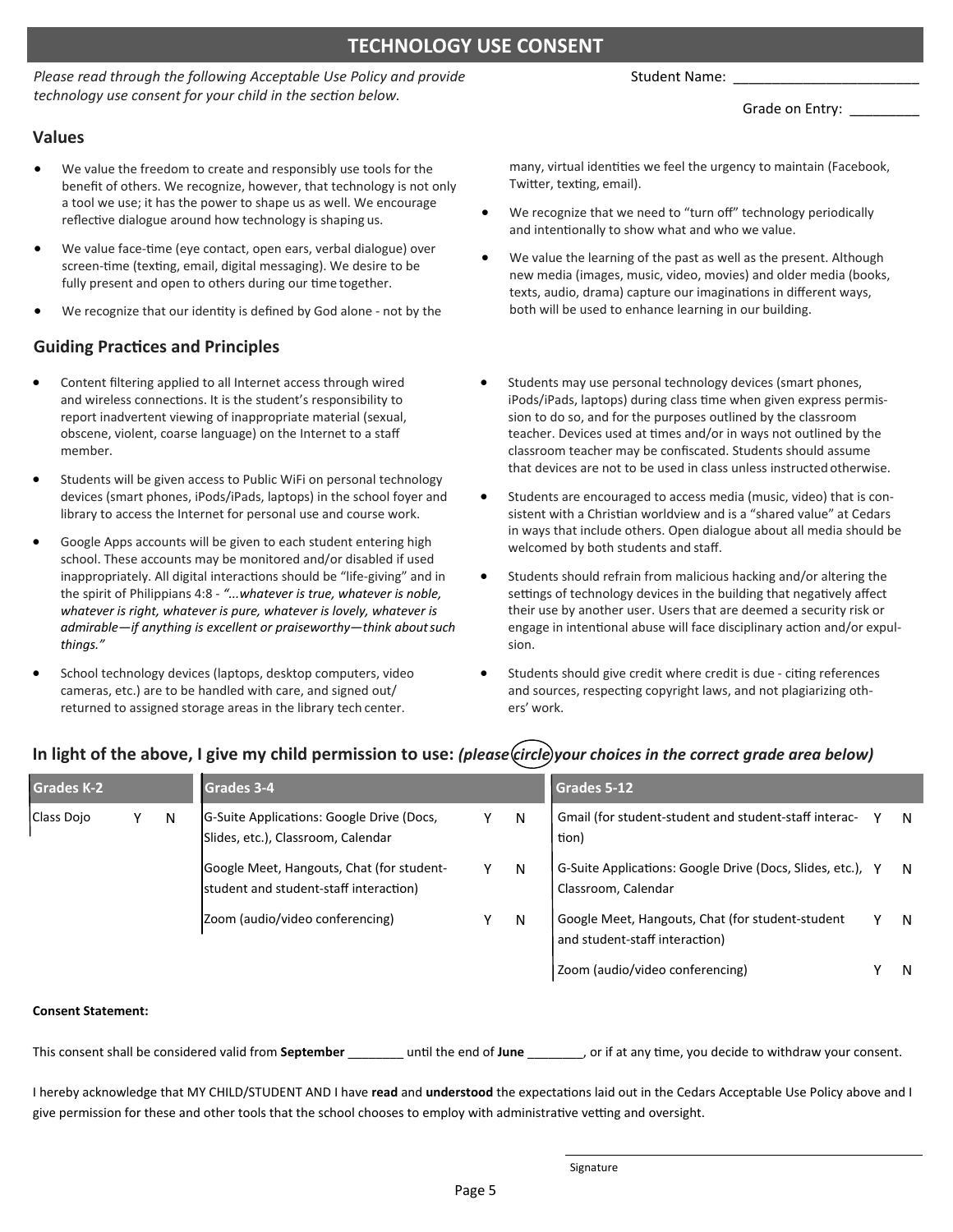## **INFORMATION RELEASE CONSENT**

Protecting your privacy and the privacy of your child is important to us. Please take the time to fill in the following sections to indicate your preferences. Student Name:

For the following section, please *(circle)* either "yes" or "no" as it applies. **Do not leave blanks.** 

### **Internal School Community Directory**

Our School Community Directory is a paper directory distributed only to families who have children attending Cedars.

We will include **parent/guardian names and children's names** along with the **home phone number if you answer "yes" below.** 

Would you like your family to be included in the Community Directory? Yes No

If you answered *Yes* above, please choose what else you would like included:

| Home Address         | Yes | N٥ |  |
|----------------------|-----|----|--|
| <b>Email Address</b> | Yes | N٥ |  |

#### **External Media Coverage**

For newspaper article or media broadcast of a school event, where the media may possibly use my child's photo and perhaps name in their coverage...

I/we permit the school to allow my child's picture to be taken and/or name to be disclosed. Yes No

#### **Cedars Online CommunicaƟons**

Cedars' standard practice when we post names in our e-newsletter, on our website, or on our Facebook page, is to use only first names and last initials for all students. With that in mind, for our online communications:

I/we permit the school to post my child's name and/or photograph(s) Yes No

#### **Yearbook**

For the Cedars yearbook, I permit the school to post my child's name, grade, and/or photograph(s) Yes No

#### **Other Notes, as needed:**

*\*\*\* It is the parents' responsibility to let the office know of any changes to this informaƟon during the school year.* 

The above information is collected under the authority of the School Act and the Independent School Act. It is collected and used by Cedars *ChrisƟan School in accordance with the Personal InformaƟon ProtecƟon Act (PIPA) and the Cedars ChrisƟan School Privacy Policy. The infor‐ maƟon is collected for the purpose of the proper management and operaƟon of the school including BC Ministry of EducaƟon reporƟng.*

\_\_\_\_\_\_\_\_\_\_\_\_\_\_\_\_\_\_\_\_\_\_\_\_\_\_\_\_\_\_\_\_\_\_\_\_\_\_\_\_\_\_\_\_\_\_\_\_\_\_\_\_\_\_\_\_\_\_\_\_\_\_\_\_\_\_\_\_\_\_\_\_\_\_\_\_\_\_\_\_\_\_\_\_\_\_\_\_\_\_\_\_\_\_\_\_\_\_\_\_\_\_\_\_\_\_\_\_\_\_\_\_\_\_

Grade on Entry: \_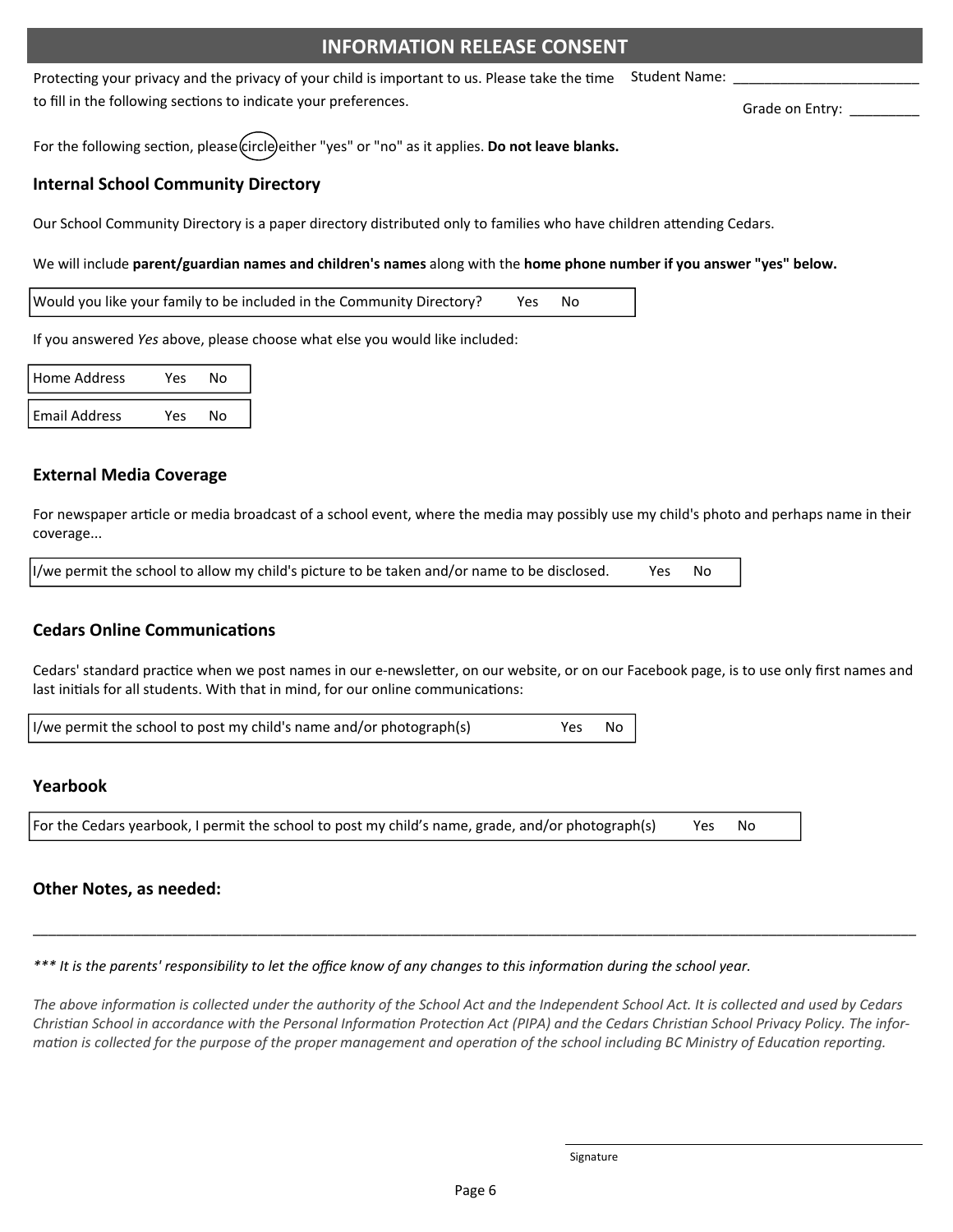## **VOLUNTEER APPLICATION AND DOCUMENTATION**

Each family with children aƩending Cedars is expected to contribute **25 hours of volunteer time** with the school each year. In fact, many of our programs depend on volunteer help.

Keeping children safe is our primary concern. In order to volunteer at the school, you need to submit this application form and the documents described herein.

### **Volunteer Details**

Volunteer Name (first and last):

*Please Print*

|              | * If you are a <b>current Cedars parent</b> , please skip this bordered section. |  |
|--------------|----------------------------------------------------------------------------------|--|
| : Contact #: | Address:                                                                         |  |

#### **References**

Please list one (minimum) or two character references. Your reference should have known you for two or more years.

| Name of Reference | Contact # | <b>Office Use</b> |
|-------------------|-----------|-------------------|
| 1                 |           |                   |
| 2)                |           |                   |

#### **Criminal Record Check**

We need to have a Criminal Record Check on file for an individual prior to any volunteer activity in the school. Cedars is enrolled with the Criminal Records Review Program (CRRP) online application services. All volunteers for our school, including the Preschool, are required to apply for their Criminal Record Check (CRC) online.

You can find the link and our unique access code on our website at **https://cedars.bc.ca/volunteers** 

You will be alerted by the CRRP if they are unable to process your application. In that case, simply print the document they provide and bring it to the school where we can complete the submission process.

The results of your criminal record check will be sent to the Main Office of the school. A digital and paper record will be kept by the school. **Once complet‐ ed, the criminal record check is valid for 5 years.**

#### **Child Abuse and Neglect Orientation**

At Cedars, it has always been our practice that all paid staff and volunteers who are working with vulnerable persons (children and youth) complete a vulnerable sector Criminal Record Check. To further protect the children and youth in our care from abuse and/or neglect, we now require all staff and volunteers who work with our students to orient themselves in the types and signs of child abuse and neglect, steps to follow in the case of student disclosures, and the duty to report.

Please take time to complete this orientation if you plan to work with children and youth enrolled at Cedars Christian School. A record of this completed form will be filed digitally and shared with staff and administration for insurance and planning purposes. Orientation must be renewed every five years.

You can find the link to this orientation on our website at https://cedars.bc.ca/volunteers. It should take you approximately 15 minutes to complete the orientaƟon.

| <b>OFFICE USE ONLY</b>                                                                                     |  |
|------------------------------------------------------------------------------------------------------------|--|
| $\lceil \cdot \rceil$ CRC on file<br>References checked<br>[ ] Child Abuse & Neglect Orientation completed |  |

Signature

Student Name:

Grade on Entry: \_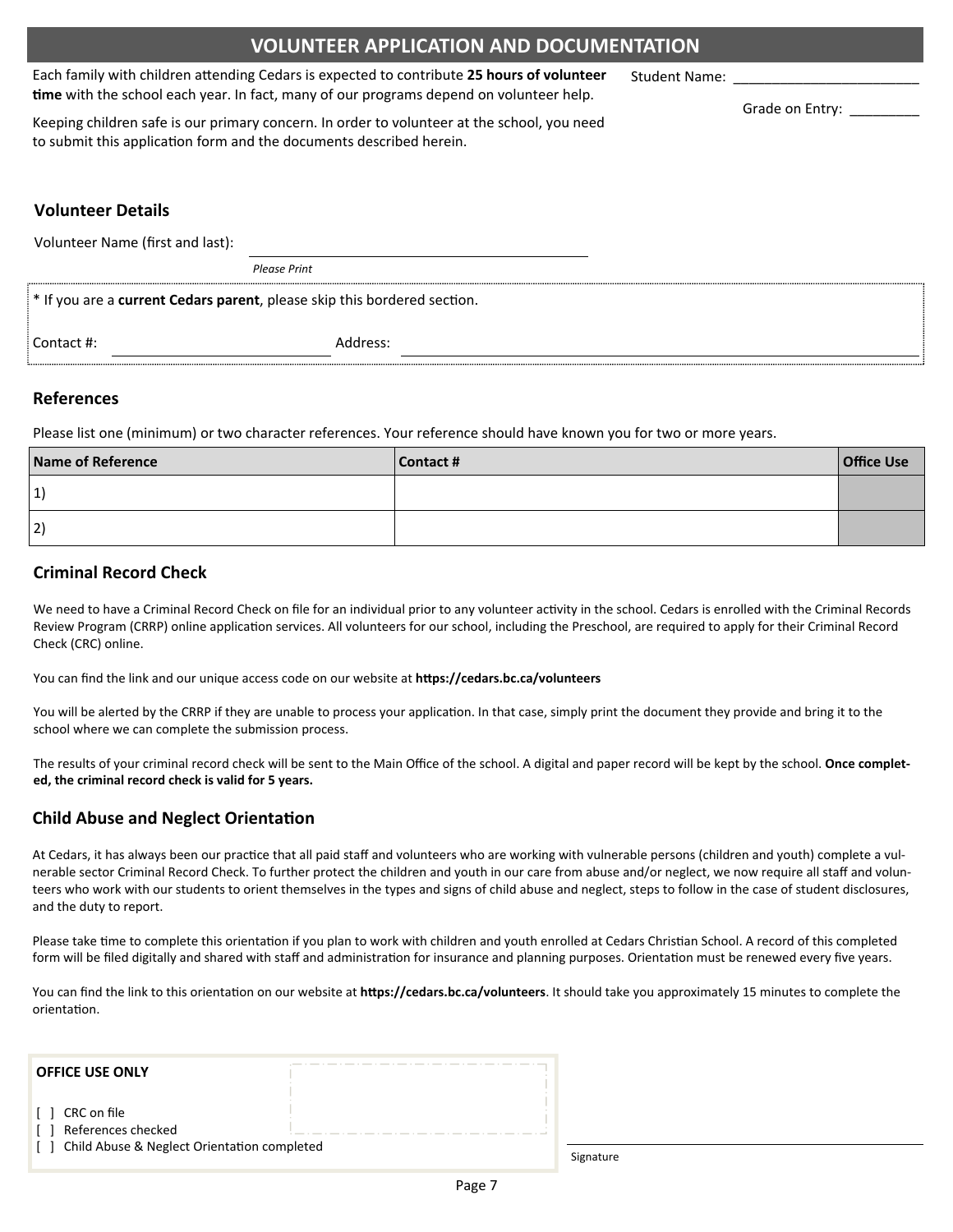# **VOLUNTEER APPLICATION AND DOCUMENTATION (con't)**

# **Volunteer Driving**

Student Name:

#### **Driver RegulaƟons**

Grade on Entry:

- 1. Vehicles used for student transportation must be rated appropriately and insured with Province of British Columbia with minimum Third Party Liability Insurance. The vehicle must be properly equipped with seat belts for each occupant; seat belts must be secured when traveling.
- 2. The volunteer driver and owner should ensure that, to the best of his/her knowledge, the motor vehicle used for student trans‐ portation is in good mechanical condition. In winter, the vehicle must have winter tires in good condition.
- 3. Vehicles used will only be driven by the volunteer driver noted above who must be at least 21 years of age and in good health. The driver should be accident free for at least three years and cannot be a secondary school student.
- 4. For safety and health reasons, volunteer drivers or passengers will not smoke in the vehicles while students are being transport‐ ed.
- 5. The driver must not, at any time during his/her performance as a volunteer driver, consume any alcoholic beverages or use any restricted substances.
- 6. The driver must not operate the vehicle in an unsafe manner or in contravention of any statute of regulation governing the operation of motor vehicles. This includes driving the speed limit at all times.
- **7. The driver must provide a copy of his/her current driver's abstract to the school office (see below).**
- **8. A current copy of your vehicle insurance needs to be submiƩed at the office prior to any volunteer driving acƟvity.**
- **9. A criminal record check must be on file at the school office (see previous page).**
- 10. The school does not accept responsibility for any damage to the vehicle in the event of an accident, not for deductible, loss of insurance discount, or loss of use.

*Note:* If a vehicle has the capacity to carry more than nine occupants, the driver must have a Class 4 driver's license and adhere to all National Safety Code regulations.

You have two options to get your Driver's Abstract to us:

- Online at the Driver's Abstract Website (see link on our website at **hƩps://cedars.bc.ca/volunteers**), or
- Call **1‐800‐663‐3051** between 8:00am and 5:00pm, Monday to Friday, and ask them to fax it to the school at **250‐564‐0729**.

#### **Volunteer Driver and Vehicle Information**

| Address:                            |  |           |  |  |
|-------------------------------------|--|-----------|--|--|
|                                     |  |           |  |  |
| Vehicle 1<br>Vehicle(s) to be used: |  | Vehicle 2 |  |  |
| Year/Make:                          |  |           |  |  |
| Colour:                             |  |           |  |  |
| Passenger Capacity:                 |  |           |  |  |

#### *Volunteer Driver's and Vehicle Owner's Declaration:*

(I/We) have read the above items 1 through 11, including notes, regarding transportation of students for sanctioned school activities and accept and agree to follow these school regulations.

| <b>OFFICE USE ONLY</b>                         |  |
|------------------------------------------------|--|
| Insurance copied<br>Driver's Abstract received |  |

Signature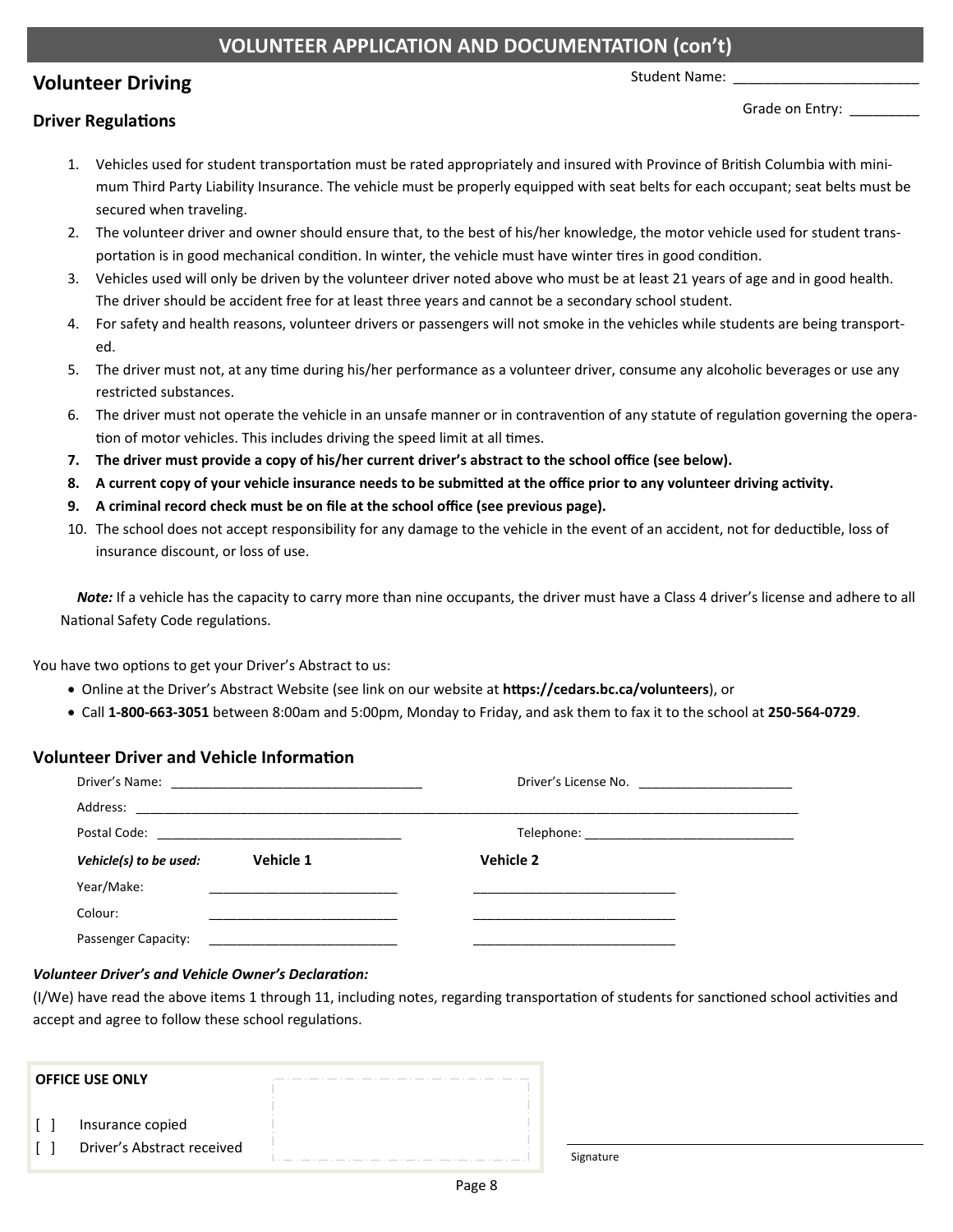

# **Consent for Release of Education Information**

*EducaƟng and equipping discerning disciples of Jesus Christ for restoraƟve work in His Kingdom.* 

## (Fill in one form per student IF they have come from a previous school)

| Student's Full Name: |  |
|----------------------|--|
| Date of Birth:       |  |
| To Previous School:  |  |
| Fax Number/Email:    |  |
| Date:                |  |

The above‐named student has now been registered at **Cedars ChrisƟan School**. As parent/guardian of this student, I hereby give my permission to send **Cedars Christian School** the following:

# □ **A copy of the most recent student Report Card**

- □ Student File including: report cards, documents relating to custody or other legal issues, nonconfidential reports by professional staff or outside agencies, Student Conduct Review Committee letters, all safety concerns, all records pertaining to behaviours/violence, including all suspension letters, records of discipline matters, and consequences/interventions, and behaviour plans.
- □ **Permanent Student Record Card**
- □ **Individual Education Plan (IEP)** if there is one for the student
- □ **Special Services File** if there is one for the student, including any confidential or other documents pertaining to the above-named student from Area Support Team Members such as Psychologists, Social Workers, Speech Language Pathologists, etc.
- □ I further consent to administrative or counselling staff speaking to **Cedars Christian School** regarding academic or behavioural programming.

# *I confirm I am the parent/guardian for the above‐named individual:*